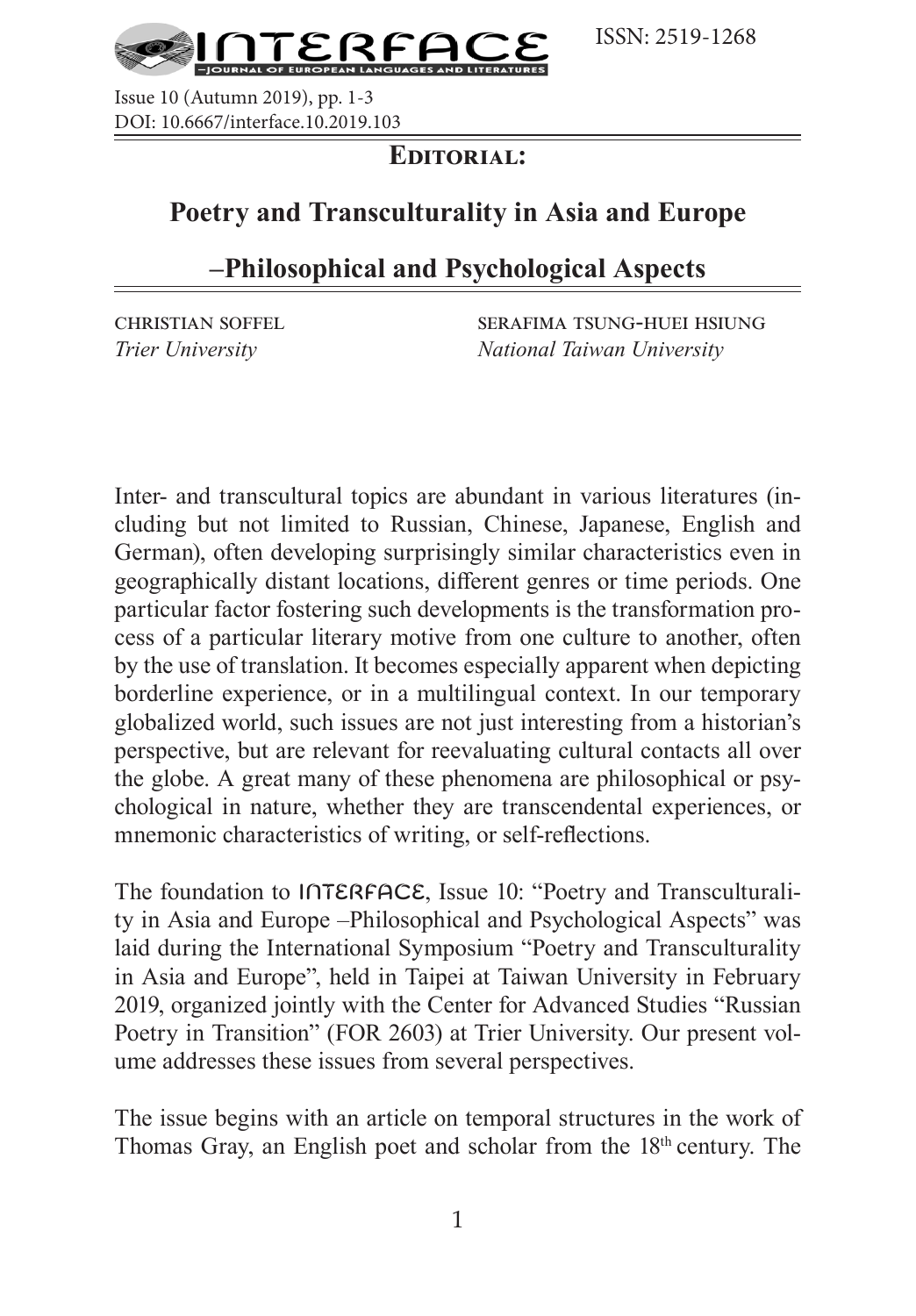### interface

author demonstrates convincingly the intermingling of cyclical and linear time conceptions in his odes and sonnets. This lyrical configuration is connected to changes in daytime and landscape as well as the image of the author placed in the corresponding context, thus creating a transfigural piece of literature, which even extends beyond the boundaries of a single human life span.

The next paper of this issue explores the "transpoetical" œuvre by Jean-Pierre Balpe, a French scholar, who publishes poems on the internet under various pseudonyms. His engagement in literature reaches from experimental computer-generated verses to Japanese style haiku poems, thus opening up a space, in which a transgression of borders in various aspects (cultures, genres, lyrical subjectivity, cultural identity) is taking place.

Baba Yaga is the central topic of the following contribution. The famous witch from East Slavic fairy tale mythology is depicted in two "novels in poems" by the US American authors Jane Yolen and Lana Hechtman. These works depict Baba Yaga from a feminist perspective as a strong female protagonist. Parallel to the transparent connectivity of verse and prose genres, the authors develop an archetypal notion of femininity/ masculinity representing the dichotomy of soul and intellect.

The theoretical background of the present volume gets interconnected by the final article contemplating on two concepts of cultural genesis that were developed by Vasily Rozanov and Sigmund Freud at the turning point of the 19th and 20th centuries. They differ on their viewpoint on physical procreation as cultural value. Additionally, the author introduces a thoughtful distinction between "transition" and "translation" in the context of cultural processuality. This theoretical foundation is then applied to a collection of lyrical pieces by the contemporary Russian poet Vera Pavlova.

These articles show nicely the common ground and the intrinsic resonances between lyrical expressions from different cultures, languages, genres and time periods, be it in terms of the poetic depiction of trans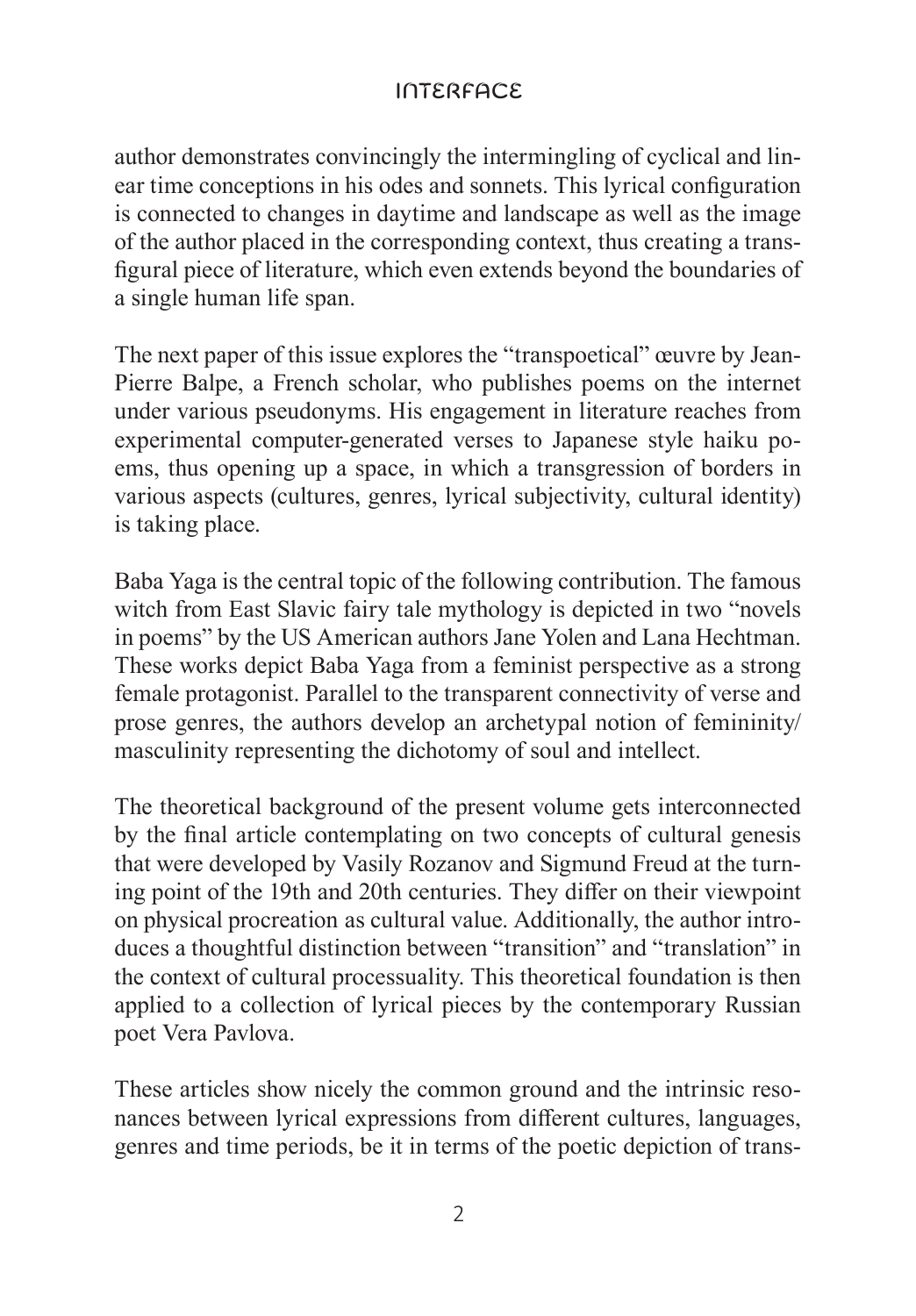#### *editorial*

cendental experiences, in the field of cultural translation, the connection between memory and writing or of the author as creative self.